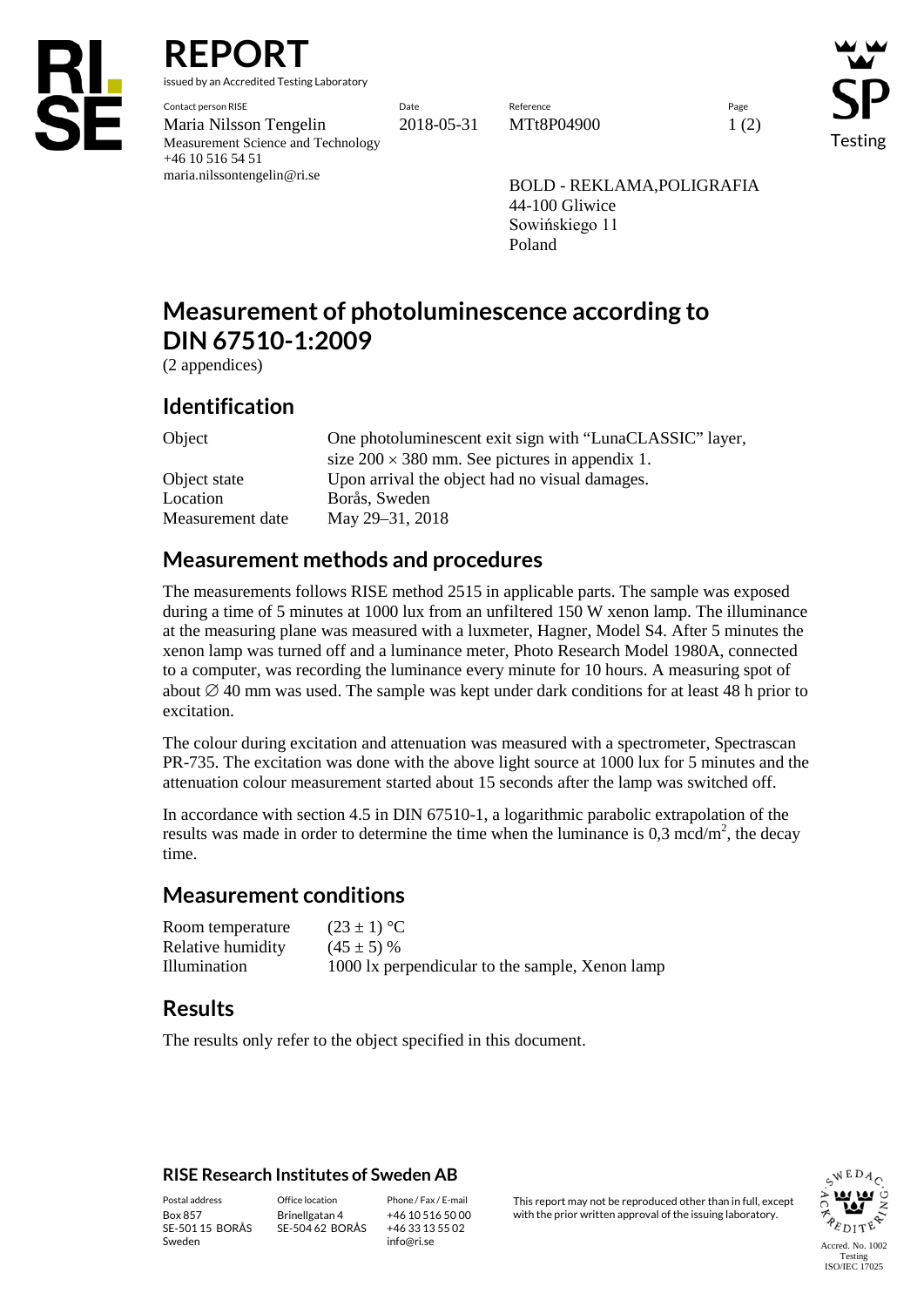SË

**Table 1:** Compilation of the results for luminance and calculated decay time.

| Sample ID   | Luminance $(\text{med/m}^2)$ |        |                  |                  | Decay time        |       |
|-------------|------------------------------|--------|------------------|------------------|-------------------|-------|
|             | $2 \text{ min}$              | 10 min | $30 \text{ min}$ | $60 \text{ min}$ | $120 \text{ min}$ | (min) |
| LunaCLASSIC | .180                         | 240    | 72,0             | ل کی ک           | ' 2 Q             | 2370  |

Table 2: CIE 1931 chromaticity coordinates for 2° standard observer.

| Sample ID   | During excitation |       | During attenuation |       |
|-------------|-------------------|-------|--------------------|-------|
|             |                   |       |                    |       |
| LunaCLASSIC | 0.342             | 0.372 |                    | 0.564 |

#### **Measuring uncertainty**

The measuring uncertainty is  $\pm$  5 % of the measured luminance values, but not less than  $\pm 0.05$  mcd/m<sup>2</sup>. The uncertainty of the given values for x and y is  $\pm 0.005$ .

The reported expanded uncertainty of measurement is stated as the standard uncertainty of measurement multiplied by the coverage factor  $k = 2$ , which for a normal distribution corresponds to a coverage probability of approximately 95%. The standard uncertainty has been determined in accordance with EA Publication EA-4/02.

### **Equipment**

Xenon-lamp 150 W, SP inv.no. 502959 Luminance meter Pritchard PR 1980, SP inv.no. 500721 Luxmeter Hagner S4, SP inv.no. 901737 Spectrometer Spectrascan PR-735, SP inv.no. 901491

#### **RISE Research Institutes of Sweden AB Measurement Science and Technology - Time and Optics**

Performed by Examined by Examined by

Mur Nobel

Signed by: Maria Nilsson Tengelin<br>Reason: I am the author of this document<br>Date & Time: 2018-05-31 16:53:16 +02:00

XL to

Signature 1 Signature 1 Signature 2 Signature 2 Signature 2 Signature 2 Signature 2 Signature 2 Signature 2 Si Maria Nilsson Tengelin Stefan Källberg

Signed by: Stefan Källberg<br>Reason: I have reviewed this document<br>Date & Time: 2018-06-01 16:31:46 +02:00

**Appendices** Pictures of the test object Measured luminance, table and diagram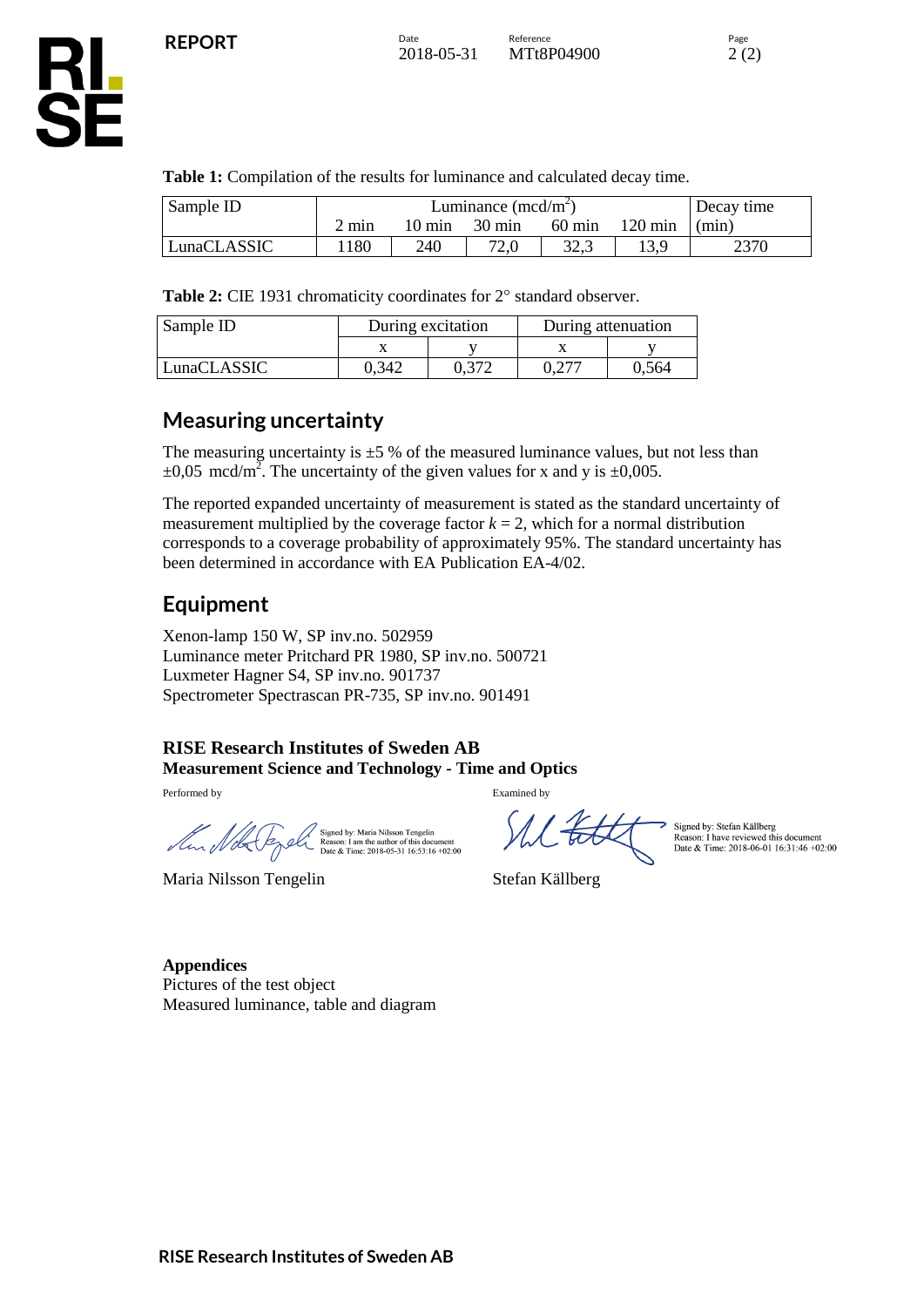**REPORT**



Appendix 1

## **Pictures of the test object**

*Exit sign LunaCLASSIC*





*Exit sign – printed text, bottom left corner*



*Exit sign – printed text, bottom right corner*